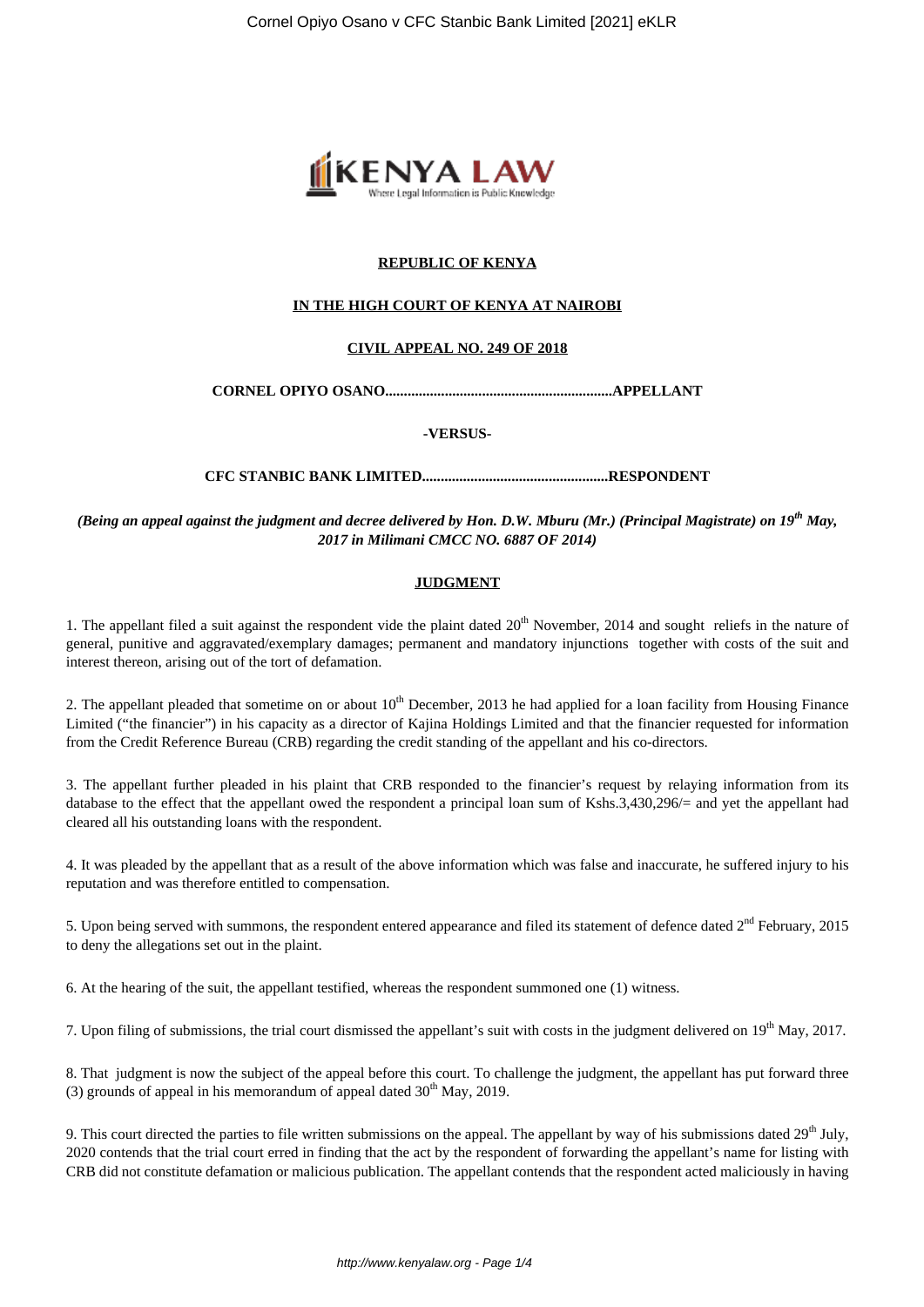his name wrongly listed as a loan defaulter without any notice and irrespective of the fact that he had cleared all outstanding loans with the respondent.

10. It is the submission of the appellant that the trial court overlooked the fact that, the information which was forwarded to the financier was misleading and therefore resulted in injury to his reputation since it painted him as *inter alia*, uncreditworthy and untrustworthy. The appellant referred to the authority of **Gideon Mose Onchwati v Kenya Oil Co. Ltd & another [2015] eKLR** in which the court held that:

*"It is however generally accepted of what a defamatory imputation is, as was stated by Gatley on Libel and Slander, 8th edition by Phillip Lewis, paragraph 4 p 5 which would in my view sufficiently address the circumstances of this case that:*

*"a defamatory imputation is one to a man's discredit or which tends to lower him in the estimation of others or to expose him to hatred, contempt or ridicule or to injure his reputation in his office trade or profession or to injure his financial credit." "* 

11. It is ultimately the argument of the appellant that the trial court fell into error in not finding that the elements of defamation had been proved in this instance, and therefore urges this court to interfere with the said decision and to find in his favour.

12. On its part, the respondent who supported the decision of the trial court contends that the appellant did not bring any substantial evidence or call any additional witnesses to prove his claim for defamation and hence the trial court acted correctly in dismissing the claim.

13. The respondent went further on to submit that the appellant did not adduce any evidence to support his claim that the information which was forwarded to CRB was false, malicious and defamatory, thereby citing the case of **Agnes Zani v Standard Group Limited [2019] eKLR** where the court determined that in answering the question on whether a statement is defamatory, the court ought to consider the meaning behind such statement in the mind of the ordinary/reasonable man. The respondent is therefore of the view that the trial court arrived at a reasonable and well-founded decision in the suit.

14. I have considered the rival written submissions alongside the authorities cited. I have equally considered the evidence which the trial court had the opportunity to look at.

15. It is clear that the appeal lies against the decision by the trial court dismissing the appellant's case for defamation. I will therefore address the three (3) grounds of appeal contemporaneously.

16. The key issue arising on appeal has to do with whether the learned trial magistrate was correct in finding that the appellant had not proved his case for defamation.

17. The appellant who was PW1 adopted his witness statement and list and bundle of documents as evidence in support of his case. He then went on to state that the information given to CRB by the respondent to the effect that he owed the respondent a sum of Kshs.3,430,296.70 as loan arrears affected his creditworthiness and injured his reputation. During cross-examination, the appellant testified that he only received a loan advancement from the financier after much struggle, and that he was unaware of any outstanding sums owed to the respondent. During re-examination, it was the testimony of the appellant that he had to obtain clearance from CRB in order to secure a loan from the financier and that by the time the respondent had written to inform him of the listing with CRB, he had already cleared the loan owing to the respondent. It was also his testimony that, the CRB report which was forwarded to the financier did not indicate any loan balance in respect to the loan advanced by the respondent.

18. Hamilton Suba who was DW1 gave evidence that he is the Manager-Rehabilitation, with the respondent. The witness stated that the appellant had taken a loan from the respondent sometime in November, 2012 in the sum of Kshs.3,430,296/= and that though he repaid the loan sum, an outstanding balance of Kshs.3,909.70 remained and which balance was generated in the automated system. The witness further stated that the report which was forwarded to the financier did not show any arrears by the appellant and hence the latter did not receive any negative listing under CRB. In cross-examination, DW1 testified that the outstanding balance of Kshs.3,909.70 was the result of a system error which was later rectified. The witness stated that this balance was however not reflected in the reports issued by CRB. In re-examination, it was the evidence of the witness that the above sum was subsequently written off.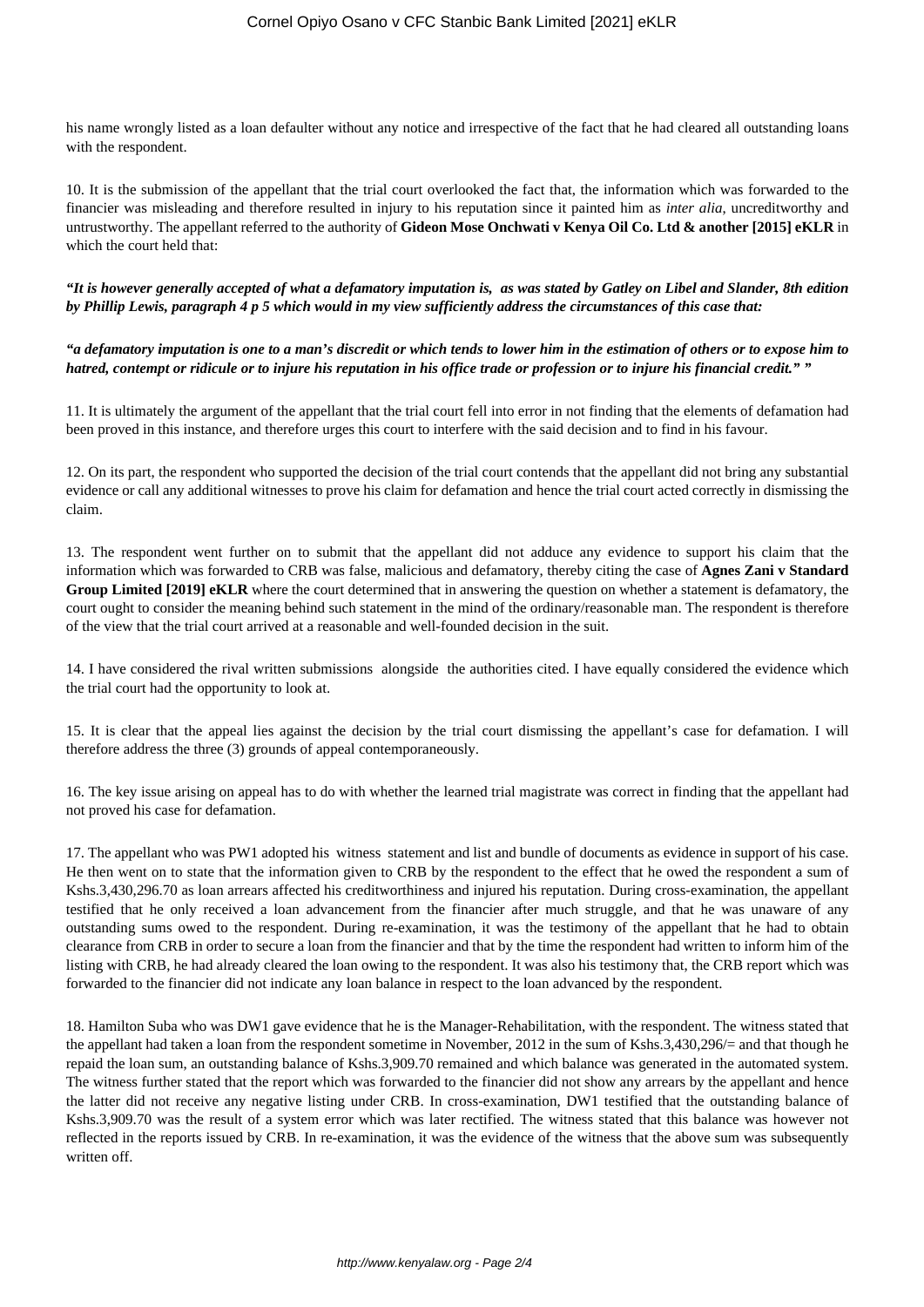19. In his judgment, the learned trial magistrate reasoned that the CRB report which was released to the financier does not show any loan arrears on the part of the appellant, and the information borne in the said report is true and cannot therefore be termed as defamatory. The learned trial magistrate also reasoned that the appellant had not proved malice on the part of the respondent, neither had he called any witnesses to prove injury to his reputation following the release of the report. In the end, the learned trial magistrate concluded that the creditworthiness of the appellant with the financier was not negatively impacted and therefore dismissed the claim.

20. The **Black's Law Dictionary, 10th edition** as cited by the Court of Appeal in the case of **Nation Media Group v Gideon Mose Onchwati & Kenya Oil Company Limited [2019] eKLR** defines the tort of defamation as:

## *"malicious or groundless harm to the reputation or good name of another by the making of a false statement to a third person."*

21. The courts have also established specific ingredients associated with the tort of defamation, and which a party ought to prove in order for his or her claim for defamation to succeed. I considered the ingredients laid out in the case of **Phinehas Nyagah v Gitobu Imanyara [2013] eKLR** thus:

*"The elements of the tort of defamation are that the words must be defamatory in that they must tend to lower the plaintiff's reputation in the estimation of right-minded persons, or must tend to cause him to be shunned or avoided…Secondly, the words must refer to the plaintiff…Thirdly, and the words must be malicious."*

22. The above ingredients were also brought out by the Court of Appeal in the case of **Musikari Kombo v Royal Media Services Limited [2018] eKLR** in the manner hereunder:

## *a) The existence of a defamatory statement;*

## *b) The defendant has published or caused the publication of the defamatory statement;*

## *c) The publication refers to the claimant.*

23. Upon re-examination of the material and evidence which was tendered at the trial, it is uncontroverted that the publication/report in question, though released by CRB, was prompted by the respondent and was in reference to the appellant. That said, did the appellant prove that the report was defamatory of him" Upon re-evaluating the material and evidence in its totality, I did not come across anything to suggest that the appellant's reputation suffered negatively as a result of the report since he gave evidence that he eventually received the loan facility from the financier. I therefore concur with the finding of the learned trial magistrate that the appellant did not bring any credible evidence to demonstrate the manner in which the publication was defamatory of him.

24. On the subject of malice, the court in the case of **Phinehas Nyagah v Gitobu Imanyara [2013] eKLR** sought to define the term 'malice' within the context of defamation in the following manner:

*"Malice here does not necessarily mean spite or ill-will but recklessness itself may be evidence of malice. Evidence of malice may be found in the publication itself if the language used is utterly beyond or disproportionate to the facts. That may lead to an inference of malice but the law does not weigh in a hair balance and it does not follow merely because the words are excessive, there is therefore malice. Malice may also be inferred from the relations between the parties before or after publication or in the conduct of the defendant in the course of the proceedings. Malice can be founded in the publication itself if the language used is utterly beyond the facts. The failure to inquire into the facts is a fact from which inference of malice may properly be drawn."*

25. From re-examination of the pleadings and evidence, it is uncontroverted that the appellant took out a loan facility with the respondent in the sum of Kshs.3,430,296/= and that the same was repaid, though according to the evidence of DW1 there was a balance of Kshs.3,909.70 outstanding. However, I note from the testimony of the said witness that the outstanding balance could have been triggered by a system error, resulting in the listing of the appellant with CRB and which error the respondent sought to rectify by requesting for the de-listing of the appellant with CRB and by writing it off. I find this explanation to be reasonable. Moreover, upon re-examining the CRB report which was tendered in evidence by the appellant, there is nothing to indicate that the appellant had been listed as having any loan arrears with the respondent, and the only sum indicated in the said report was the principal loan sum previously advanced to the appellant. I therefore find, as the learned trial magistrate did, the appellant did not